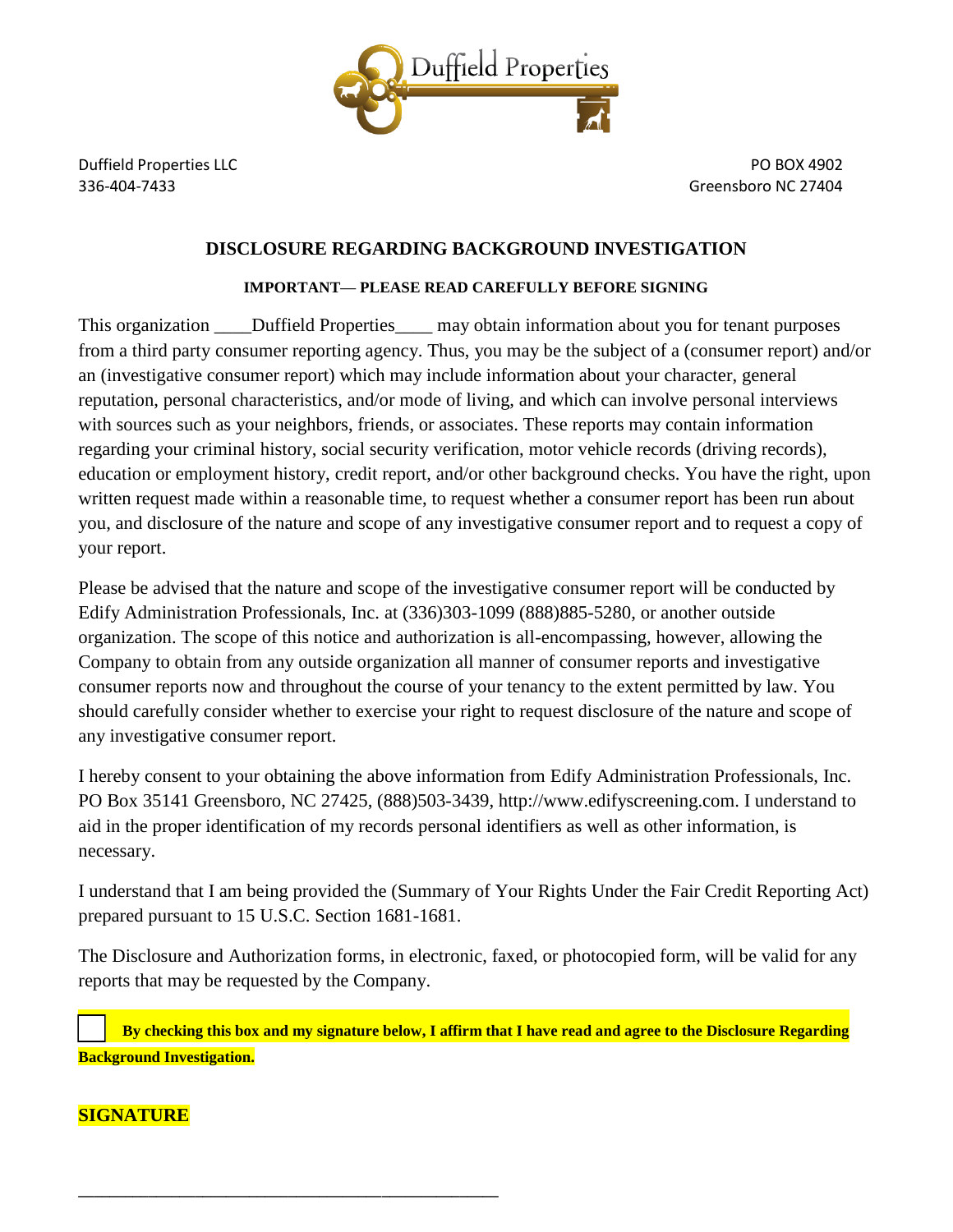

## **AUTHORIZATION CONSENT FOR BACKGROUND INVESTIGATION**

### **IMPORTANT— PLEASE READ CAREFULLY BEFORE SIGNING**

I hereby authorize the obtaining of "consumer reports "and/or "investigative consumer reports "by the Company, "Edify Administration Professionals, Inc. PO Box 35141 Greensboro, NC 27425, (888)503- 3439" at any time after receipt of this authorization and throughout my tenancy, if applicable.

To this end, I hereby authorize, without reservation, any law enforcement agency, administrator, local, state or federal agency, institution, school or university (public or private), information service bureau, employer, or insurance company to furnish any and all background information requested by "Edify Administration Professionals, Inc. PO Box 35141 Greensboro, NC 27425, (888)503-3439", another outside organization acting on behalf of the Company, and/or the Company itself. I understand that by agreeing below, that I am signing the Authorization form directing the background check as described in the disclosure.

By checking this box, I hereby authorize the obtaining of "consumer reports" and/ **"investigative consumer reports" at any time after receipt of this authorization and throughout my tenancy, if applicable**

**SIGNATURE**

**\_\_\_\_\_\_\_\_\_\_\_\_\_\_\_\_\_\_\_\_\_\_\_\_\_\_\_\_\_\_\_\_\_**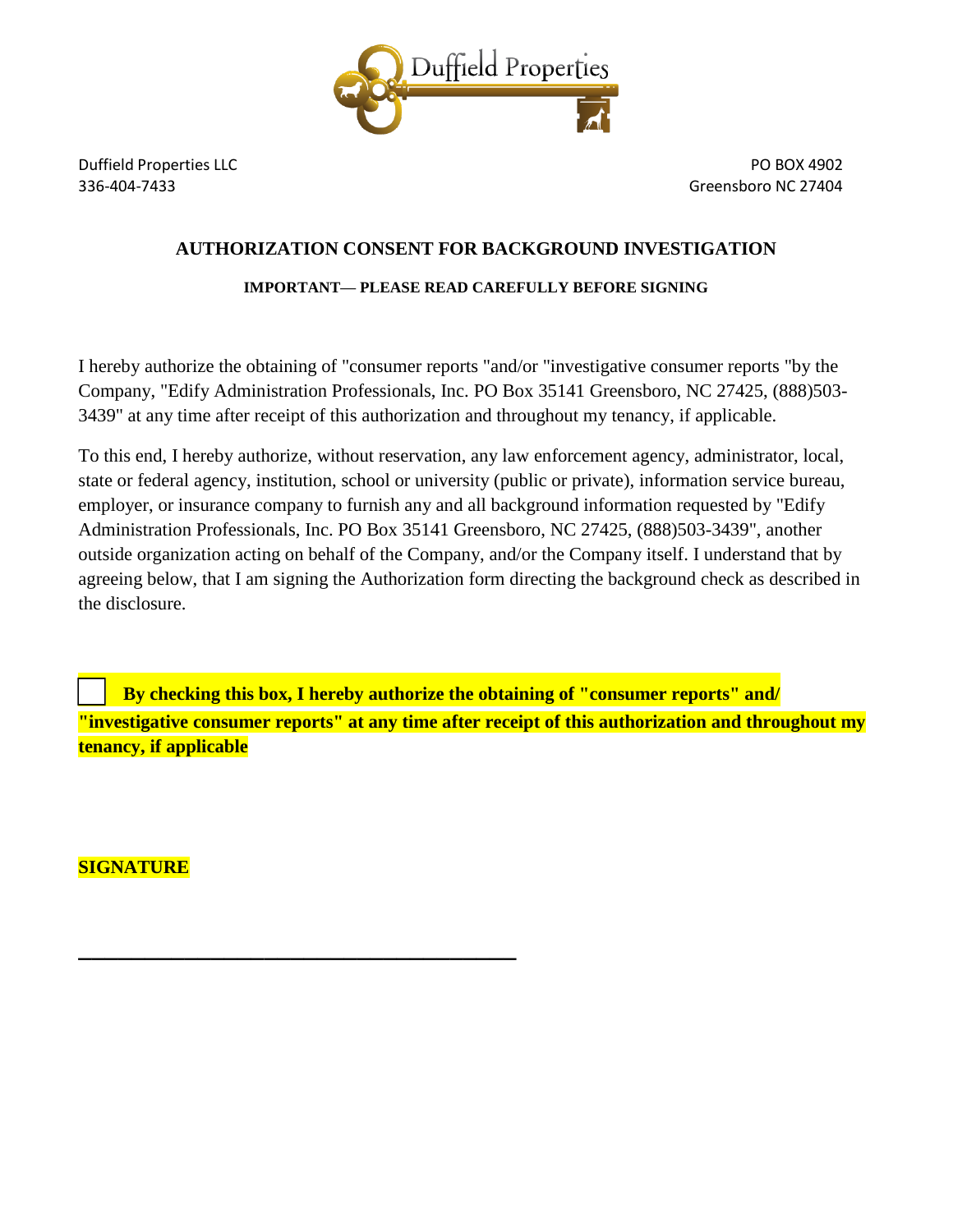

## **SUMMARY OF RIGHTS: IMPORTANT— PLEASE READ CAREFULLY BEFORE SIGNING**

### **Para informacion en espanol, visite [www.consumerfinance.gov/learnmore](http://www.consumerfinance.gov/learnmore) o escribe a la Consumer Financial Protection Bureau, 1700 G Street. N.W., Washington, D. C. 20552.**

### **A Summary of Your Rights Under the Fair Credit Reporting Act**

The federal Fair Credit Reporting Act (FCRA) promotes the accuracy, fairness, and privacy of information in the files of consumer reporting agencies. There are many types of consumer reporting agencies, including credit bureaus and specialty agencies (such as agencies that sell information about check writing histories, medical records, and rental history records). Here is a summary of your major rights under the FCRA. For more information, including information about additional rights, go to **[www.consumerfinance.gov/learnmore](http://www.consumerfinance.gov/learnmore)** or write to: Consumer Financial Protection Bureau, 1700 G Street N.W., Washington, DC 20552

• You must be told if information in your file has been used against you. Anyone who uses a credit report or another type of consumer report to deny your application for credit, insurance, or employment – or to take another adverse action against you – must tell you, and must give you the name, address, and phone number of the agency that provided the information.

• You have the right to know what is in your file. You may request and obtain all the information about you in the files of a consumer reporting agency (your "file disclosure"). You will be required to provide proper identification, which may include your Social Security number. In many cases, the disclosure will be free. You are entitled to a free file disclosure if:

- A person has taken adverse action against you because of information in your credit report;
- You are the victim of identity theft and place a fraud alert in your file;
- Your file contains inaccurate information as a result of fraud;
- You are on public assistance;
- You are unemployed but expect to apply for employment within 60 days.

In addition, all consumers are entitled to one free disclosure every 12 months upon request from each nationwide credit bureau and from nationwide specialty consumer reporting agencies. See **[www.consumerfinance.gov/learnmore](http://www.consumerfinance.gov/learnmore)** for additional information.

**• You have the right to ask for a credit score.** Credit scores are numerical summaries of your credit-worthiness based on information from credit bureaus. You may request a credit score from consumer reporting agencies that create scores or distribute scores used in residential real property loans, but you will have to pay for it. In some mortgage transactions, you will receive credit score information for free from the mortgage lender.

**• You have the right to dispute incomplete or inaccurate information**. If you identify information in your file that is incomplete or inaccurate, and report it to the consumer reporting agency, the agency must investigate unless your dispute is frivolous. See **[www.consumerfinance.gov/learnmore](http://www.consumerfinance.gov/learnmore)** for an explanation of dispute procedures.

**• Consumer reporting agencies must correct or delete inaccurate, incomplete, or unverifiable information.** Inaccurate, incomplete or unverifiable information must be removed or corrected, usually within 30 days. However, a consumer reporting agency may continue to report information it has verified as accurate.

**• Consumer reporting agencies may not report outdated negative information**. In most cases, a consumer reporting agency may not report negative information that is more than seven years old, or bankruptcies that are more than 10 years old.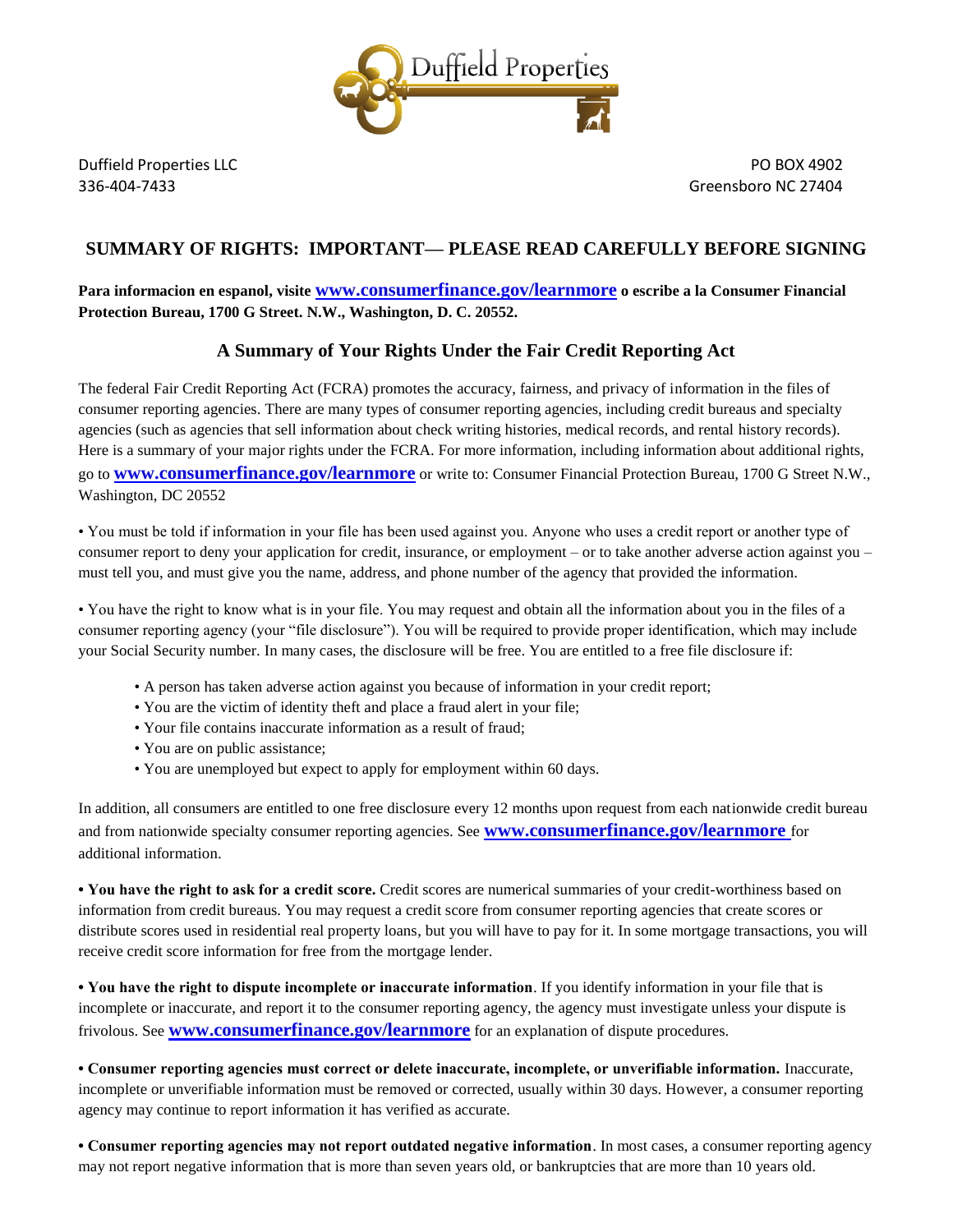

**• Access to your file is limited.** A consumer reporting agency may provide information about you only to people with a valid need -- usually to consider an application with a creditor, insurer, employer, landlord, or other business. The FCRA specifies those with a valid need for access.

**• You must give your consent for reports to be provided to employers**. A consumer reporting agency may not give out information about you to your employer, or a potential employer, without your written consent given to the employer. Written consent generally is not required in the trucking industry. For more information, go to **[www.consumerfinance.gov/learnmore](http://www.consumerfinance.gov/learnmore)**

**• You may limit "prescreened" offers of credit and insurance you get based on information in your credit report.** Unsolicited "prescreened" offers for credit and insurance must include a toll-free phone number you can call if you choose to remove your name and address from the lists these offers are based on. You may opt-out with the nationwide credit bureaus at 1-888-5-OPTOUT (1-888-567-8688).

**• You may seek damages from violators**. If a consumer reporting agency, or, in some cases, a user of consumer reports or a furnisher of information to a consumer reporting agency violates the FCRA, you may be able to sue in state or federal court.

**• Identity theft victims and active duty military personnel have additional rights.** For more information, visit **[www.consumerfinance.gov/learnmore](http://www.consumerfinance.gov/learnmore)**

States may enforce the FCRA, and many states have their own consumer reporting laws. In some cases, you may have more rights under state law. For more information, contact your state or local consumer protection agency or your state Attorney General. For information about your federal rights, contact:

| <b>TYPE OF BUSINESS:</b>                                                                                                                                                                                                                                                                                                        | <b>CONTACT:</b>                                                                                                                                                             |
|---------------------------------------------------------------------------------------------------------------------------------------------------------------------------------------------------------------------------------------------------------------------------------------------------------------------------------|-----------------------------------------------------------------------------------------------------------------------------------------------------------------------------|
| 1. a. Banks, savings associations, and credit unions with total assets of over<br>10 billion and their<br>affiliates.                                                                                                                                                                                                           | a. Bureau of Consumer Financial Protection<br>1700 G Street NW<br>Washington, DC 20552                                                                                      |
| b. Such affiliates that are not banks, savings associations, or credit unions<br>should list, in<br>addition to the CFPB                                                                                                                                                                                                        | b. Federal Trade Commission: Consumer<br>Response Center -<br><b>FCRA</b><br>Washington, DC 20580<br>$(877)382 - 4357$                                                      |
| 2. To the extent not included in item 1 above:<br>a. National banks, federal savings associations, and federal branches and<br>federal agencies of<br>foreign banks.                                                                                                                                                            | Office of the Comptroller of the Currency<br>Customer Assistance Group<br>1301 McKinney Street, Suite 3450<br>Houston, TX 77010-9050                                        |
| b. State member banks, branches and agencies of foreign banks (other than<br>federal branches,<br>federal agencies, and insured state branches of foreign banks), commercial<br>lending companies<br>owned or controlled by foreign banks, and organizations operating under<br>section 25 or 25A of<br>the Federal Reserve Act | b. Federal Reserve Consumer Help Center<br>PO Box 1200<br>Minneapolis, MN 55480<br>c. FDIC Consumer Response Center<br>1100 Walnut Street, Box #11<br>Kansas City, MO 64106 |
| c. Nonmember Insured Banks, Insured State Branches of Foreign Banks,                                                                                                                                                                                                                                                            | d. National Credit Union Administration<br>Office of Consumer Protection(OCP)                                                                                               |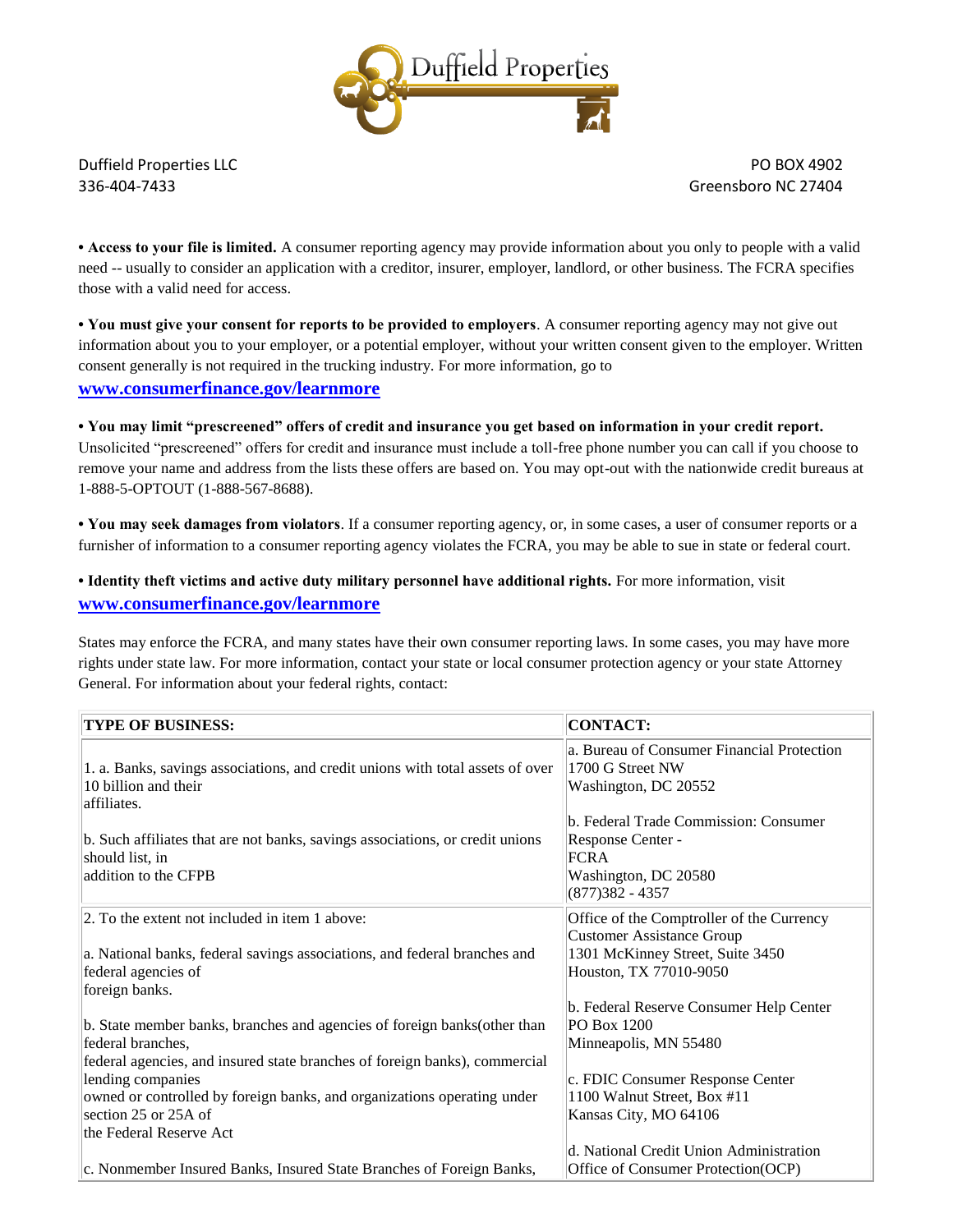

Duffield Properties LLC<br>136-404-7433<br>Greensboro NC 27404

Greensboro NC 27404

| and insured state savings associations.<br>d. Federal Credit Unions                                                                | Division of Consumer Compliance and<br>Outreach(DCCO)<br>1775 Duke Street<br>Alexandria, VA 22314                                                                                |
|------------------------------------------------------------------------------------------------------------------------------------|----------------------------------------------------------------------------------------------------------------------------------------------------------------------------------|
| 3. Air Carriers                                                                                                                    | <b>Asst. General Counsel for Aviation</b><br>Enforcement & Proceedings<br>Department of Transportation<br>400 Seventh Street SW<br>Washington, DC 20590                          |
| 4. Creditors subject to Surface Transportation Board                                                                               | Office of Proceedings, Surface Transportation<br>Board<br>Department of Transportation<br>1925 K Street NW<br>Washington, DC 20423                                               |
| 5. Creditors Subject to Packers and Stockyards Act 1921                                                                            | Nearest Packers and Stockyards Administration<br>area supervisor                                                                                                                 |
| 6. Small Business Investment Companies                                                                                             | Associate Deputy Administrator for Capital<br>Access<br>United States Small Business Administration<br>406 Third Street, SW, 8th Floor<br>Washington, DC 20416                   |
| 7. Brokers and Dealers                                                                                                             | Securities and Exchange Commission<br>100 F St NE<br>Washington, DC 20549                                                                                                        |
| 8. Federal Land Banks, Federal Land Bank Associations, Federal<br>Intermediate Credit Banks,<br>and Production Credit Associations | Farm Credit Administration<br>1501 Farm Credit Drive<br>McLean, VA 22102-5090                                                                                                    |
| 9. Retailers, Finance Companies, and All Other Creditors Not Listed Above                                                          | FTC Regional Office for region in which the<br>creditor operates or<br>Federal Trade Commission: Consumer<br>Response Center - FCRA<br>Washington, DC 20580<br>$(877)382 - 4357$ |

By checking this box, I affirm that I have received my FCRA Summary of Rights Above.

# **SIGNATURE**

\_\_\_\_\_\_\_\_\_\_\_\_\_\_\_\_\_\_\_\_\_\_\_\_\_\_\_\_\_\_\_\_\_\_\_\_\_\_\_\_\_\_\_\_\_\_\_\_\_\_\_\_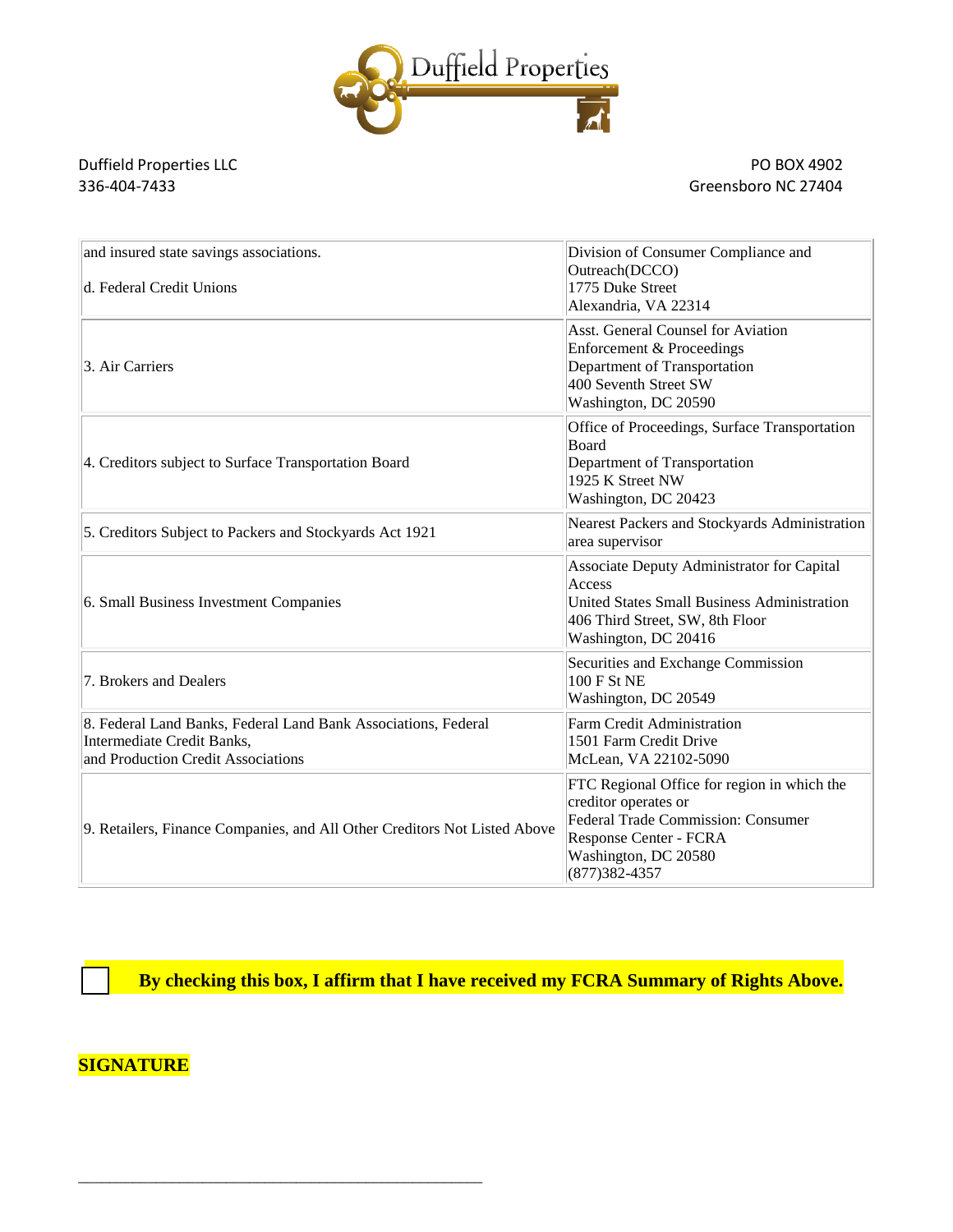

### **STATE NOTICES**

#### **IMPORTANT— PLEASE READ CAREFULLY BEFORE SIGNING**

**New York applicants or employees only: You have the right to inspect and receive a copy of any investigative consumer report requested by Employer by contacting the consumer reporting agency identified above directly. You may also contact the Company to request the name, address and telephone number of the nearest unit of the consumer reporting agency designated to handle inquiries, which the Company shall provide within 5 days.**

**New York applicants or employees only: Upon request, you will be informed whether or not a consumer report was requested by Employer, and if such report was requested, informed of the name and address of the consumer reporting agency that furnished the report. By signing below, you also acknowledge receipt of Article 23-A of the New York Correction Law.**

**Oregon applicants or employees only: Information describing your rights under federal and Oregon law regarding consumer identity theft protection, the storage and disposal of your credit information, and remedies available should you suspect or find that the Company has not maintained secured records is available to you upon request.**

**Washington State applicants or employees only: You have the right to request from the consumer reporting agency a written summary of your rights and remedies under the Washington Fair Credit Reporting Act.**

☐ **Minnesota, Oklahoma Applicants OR Applicants from other states who would like to obtain a copy of their consumer report: Please check this box if you would like to receive a copy of a consumer report if one is obtained by the Company.**

☐**California Applicants or Employees Only: By signing below you also acknowledge receipt of the NOTICE REGARDING BACKGROUND INVESTIGATION PURSUANT TO CALIFORNIA LAW. Please check this box if you would like to receive a copy of an investigative consumer report or consumer credit report if one is obtained by the Company at no charge whenever you have a right to receive such a copy under California law.**

### **California Applicants or Employees Only**

#### **NOTICE REGARDING BACKGROUND INVESTIGATION PURSUANT TO CALIFORNIA LAW**

**Employer (the "Company") intends to obtain information about you from an investigative consumer reporting agency and/or a consumer credit reporting agency for employment purposes. Thus, you can expect to be the subject of "investigative consumer reports" and "consumer credit reports" obtained for employment purposes. Such reports may include information about your character, general reputation, personal characteristics and mode of living. With respect to any investigative consumer report from an investigative consumer reporting agency ("ICRA"), the Company may investigate the information contained in your employment application and other background information about you, including but not limited to obtaining a criminal record report, verifying references, work history, your social security number, your educational achievements, licensure, and certifications, your driving record, and other information about you, and interviewing people who are knowledgeable about you. The results of this report may be used as a factor in making employment decisions. The source of any investigative consumer report (as that term is defined under California law) will be Edify Administration Professionals, Inc., PO Box 35141 Greensboro, NC 27425, (336)303-1099**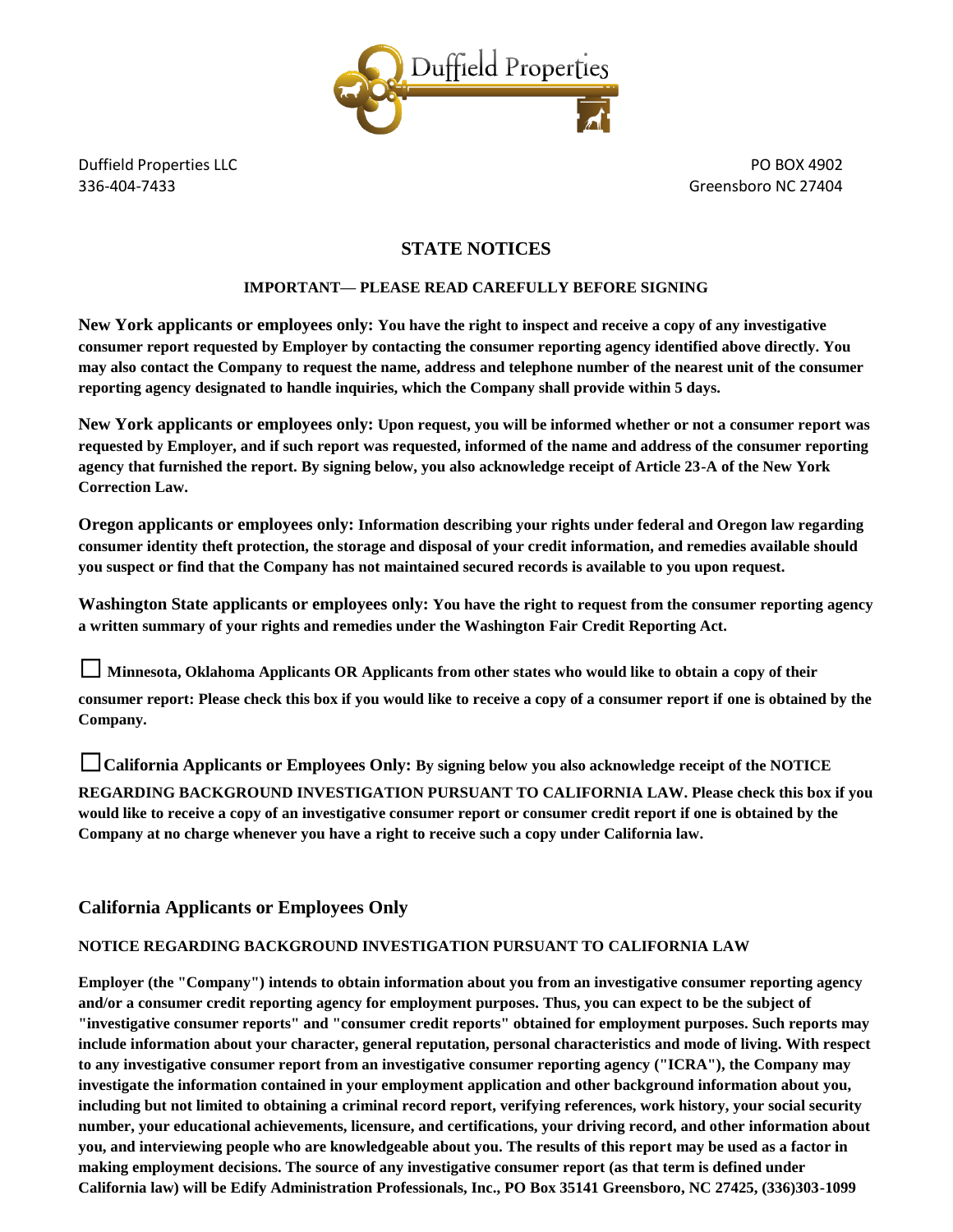

**(888)885-5208, http://www.edifyscreening.com. The source of any credit report will be TransUnion P.O. Box 1000, Chester, PA 19022, 1-800-888-4213.**

**The Company agrees to provide you with a copy of an investigative consumer report when required to do so under California law.**

**Under California Civil Code section 1786.22, you are entitled to find out from an ICRA what is in the ICRA's file on you with proper identification, as follows:**

- **In person, by visual inspection of your file during normal business hours and on reasonable notice. You also may request a copy of the information in person. The ICRA may not charge you more than the actual copying costs for providing you with a copy of your file.**
- **A summary of all information contained in the ICRA's file on you that is required to be provided by the California Civil Code will be provided to you via telephone, if you have made a written request, with proper identification, for telephone disclosure, and the toll charge, if any, for the telephone call is prepaid by or charged directly to you.**
- **By requesting a copy be sent to a specified addressee by certified mail. ICRAs complying with requests for certified mailings shall not be liable for disclosures to third parties caused by mishandling of mail after such mailings leave the ICRAs.**

**"Proper Identification" includes documents such as a valid driver's license, social security account number, military identification card, and credit cards. Only if you cannot identify yourself with such information may the ICRA require additional information concerning your employment and personal or family history in order to verify your identity.**

**The ICRA will provide trained personnel to explain any information furnished to you and will provide a written explanation of any coded information contained in files maintained on you. This written explanation will be provided whenever a file is provided to you for visual inspection. You may be accompanied by one other person of your choosing, who must furnish reasonable identification. An ICRA may require you to furnish a written statement granting permission to the ICRA to discuss your file in such person's presence.**

By checking this box, I certify I am a resident of CA or am applying for a position in CA and have read and agree **to the NOTICE REGARDING BACKGROUND INVESTIGATION PURSUANT TO CALIFORNIA LAW**

# **SIGNATURE**

**\_\_\_\_\_\_\_\_\_\_\_\_\_\_\_\_\_\_\_\_\_\_\_\_\_\_\_\_\_\_\_\_\_\_\_\_\_\_\_\_\_\_\_\_\_\_\_\_\_\_\_\_\_\_\_\_**